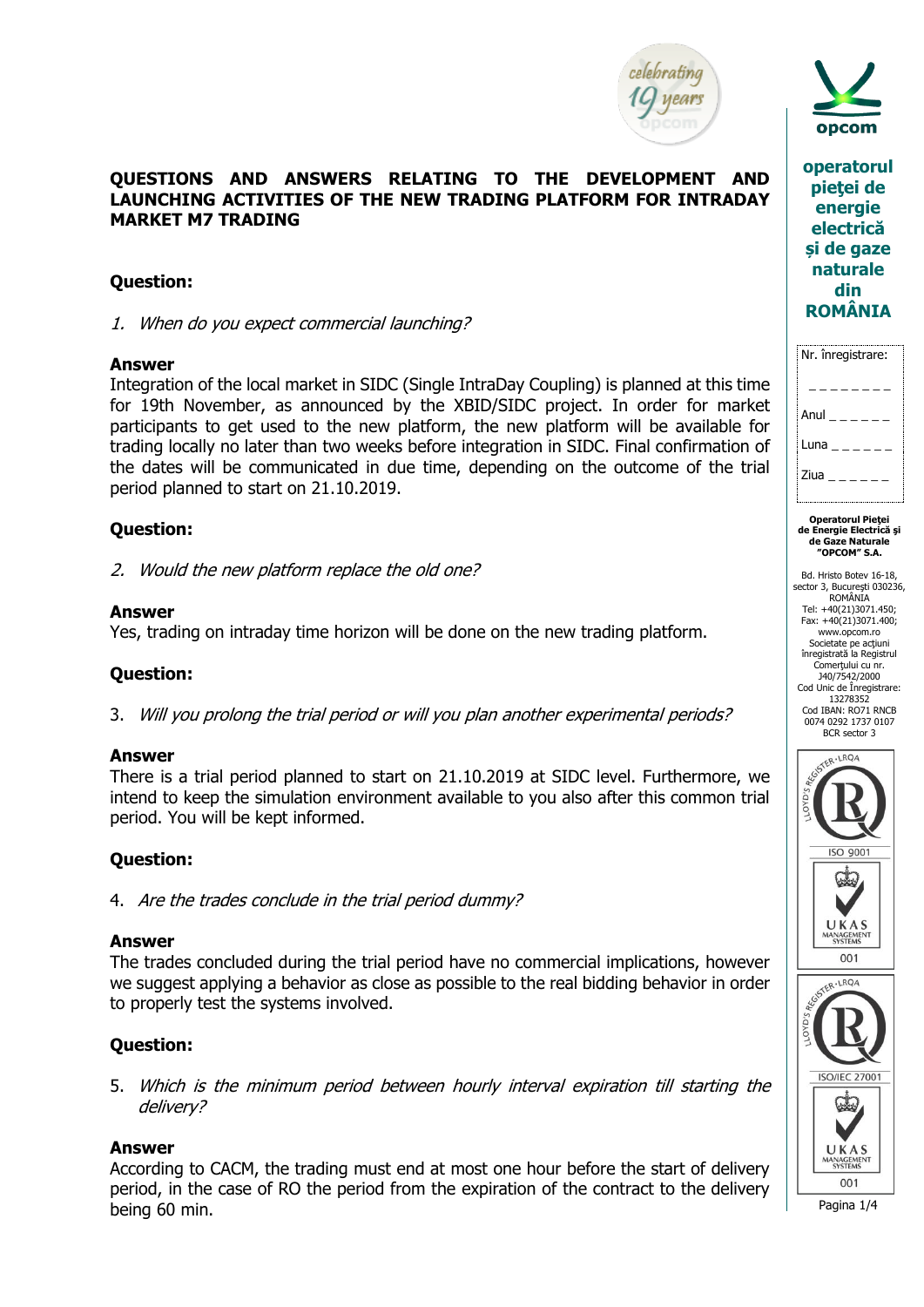# **Question:**

6. How can we proceed to get more accounts (users)?

## **Answer**

During the initial phase each market participant will have configured one user only, and any additional users will be configured on demand, conditioned by the fact that OPCOM has established the related financial details. Also, depending on the registered requests, OPCOM will evaluate the process of making available to the participants the API solution and will establish the related financial details.

## **Question:**

7. Considering you have sent us login information for your new local trading solution, which will apparently be ComTrader from DBAG,

I have a question regarding possible needed additional application or registration for connecting to the new trading solution and costs connected with it, when SIDC eventually goes live.

Do you expect us to register separately for the new trading solution of will our existing account merge with the new one?

Will the costs for continuous ID trading through the new platform change in comparison to the existing one and how?

#### **Answer**

The new trading sistem will replace the current one. There are some changes that will alow go live in SIDC with the 2nd wave, changes that will be reflected in the updated rules and Agreement of participation to IntraDay market.

There are provissions in the current Agreement of participation to IntraDay market in case of changes of its content. No new agreement needs to be concluded, no new registration needs to be gone through. As far as the tariffs are concerned, they will be re-evaluated in the following period and any modification that will prove necessary will be notified to the market participants. See also the answer to question 6.

## **Question:**

8. It is allowed automatic communication to Com Trader via API?

#### **Answer**

Currently this connection is not available. OPCOM is taking the necessary actions to make this solution available to participants as soon as possible. Related technical and commercial details have to be established and announced.

## **Question:**

9. Will the available transmission capacities be automatically allocated?

#### **Answer**

According to the European model, the available capacities are automatically allocated in the order of the timestamp of the orders.

## **Question:**

10. Which is the deadline ahead trading instrument?

## **Answer**

The CACM requirement will be implemented which stipulates that the Gate Closure Time is at most one hour before the delivery start.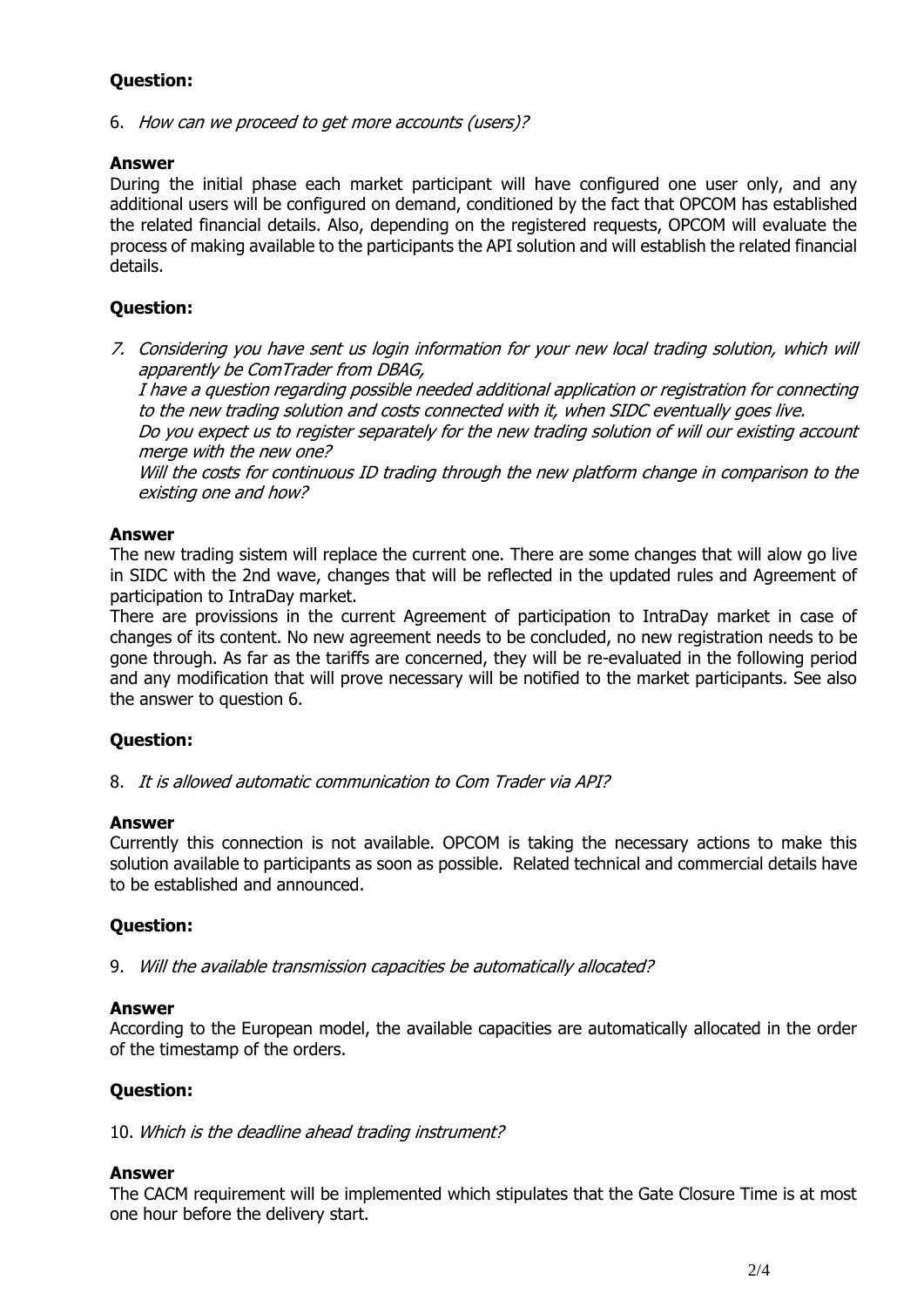# **Question:**

11. Will the two platforms, Condico and M7, work in parallel?

#### **Answer**

Platforms M7 will replace the Condico platform starting with the delivery day that will be communicated to the participants by OPCOM.

## **Question:**

12. Would it be possible for the market participants to trade with a granularity of 0.001 MW, given the existence of market participants producers with installed power less than 0.1 MW?

#### **Answer**

Within the SIDC model, the bidding / trading will be realized with a granularity of 0.1 MW. We will investigate the possibility of introducing local products of up to 0.1 MW and related bidding rules that will not affect the liquidity of the trading in SIDC.

# **Question:**

13. Are tokens still needed for connection purpose?

#### **Answer**

In order to connect to the new M7 trading system, only the credentials assigned (username and password) will be used. No token device required.

## **Question:**

14. For a proper evaluation of prices compared with DAM MCP, are there any possibilities of converting the price from Lei to Euro in the new platform?

#### **Answer**

The new trading system allows you to enter offers and display only in Euro. The participants have at their disposal the MCPs in Euro published on the OPCOM website.

## **Question:**

15. Will it be possible to configure multiple users for the same participant?

#### **Answer**

For the begining only two users will be allocated, one for the trading module (ComTrader) and one for the reporting module (WebGUI). The connection can be made with the credentials received from any workstation without any token required. We will investigate the possibility of configuring additional users and related financial details. See also the answer to question 6.

## **Question:**

16. Is it possible to download the transactions from the trading module?

#### **Answer**

From the trading module the participant can download all the transactions or only part of them by making the appropriate selection. The download can be done in both Excel and CSV format. Further details can be obtained by consulting the MFG110 manual (available on the OPCOM website and integrated in the trading module, ComTrader).